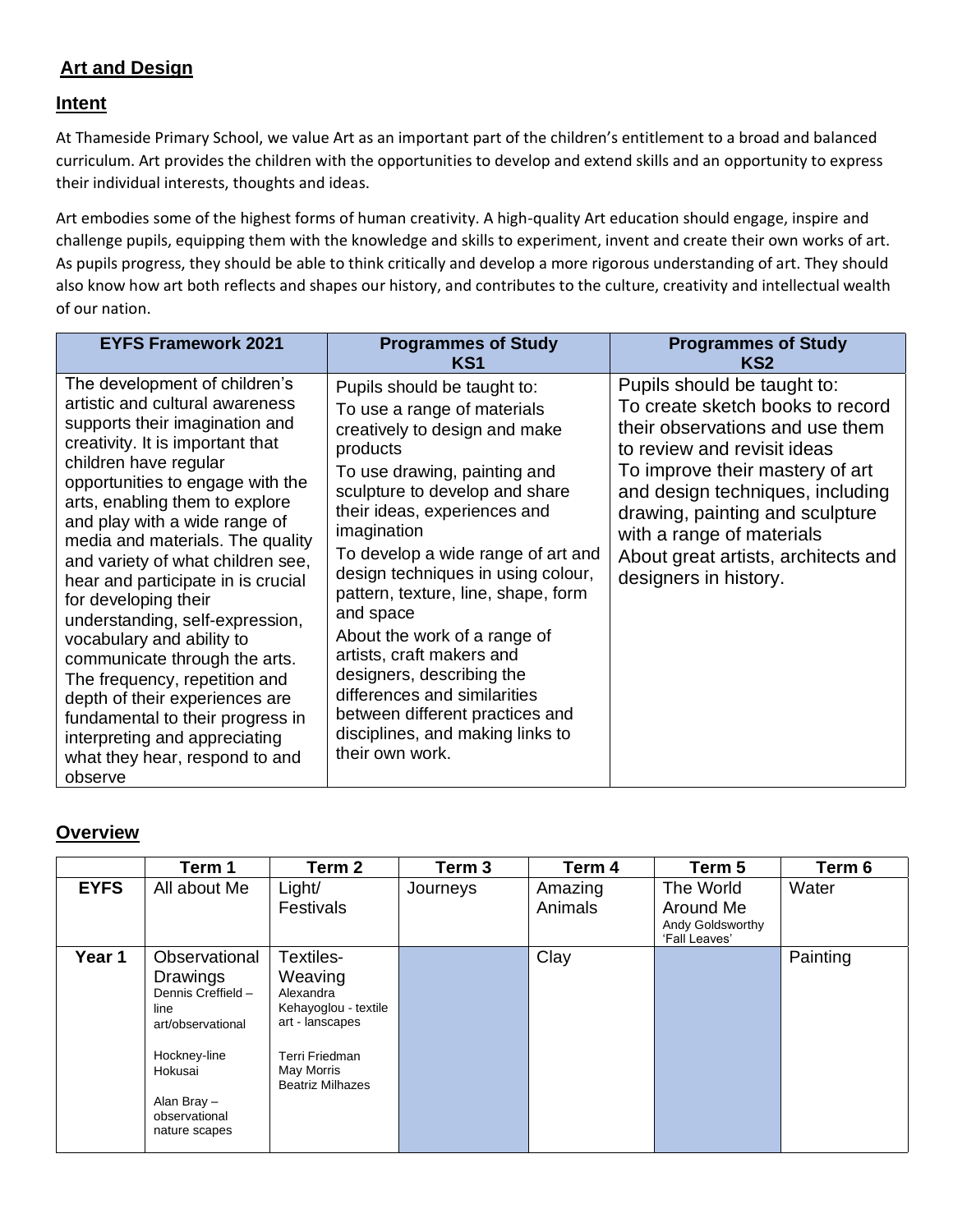| Year <sub>2</sub> | Observational<br>Drawings<br>Dennis Creffield -<br>line<br>art/observational<br>city scapes<br>Warhol /illustrative<br>work<br>Turner<br>Alan Bray-<br>observational<br>nature scapes<br>Joakim<br>Allgulander-<br>observational city<br>and landscapes /<br>graphic abstraction | <b>Tapestries</b><br>Alexandra<br>Kehayoglou - textile<br>art - lanscapes<br>Faig Ahmed<br>Terri Friedman<br>Julia Bland<br><b>Gabriel Dawe</b><br>Erin M. Riley<br>May Morris<br><b>Beatriz Milhazes</b>                                                            | Clay                                        | Painting                                             |
|-------------------|----------------------------------------------------------------------------------------------------------------------------------------------------------------------------------------------------------------------------------------------------------------------------------|----------------------------------------------------------------------------------------------------------------------------------------------------------------------------------------------------------------------------------------------------------------------|---------------------------------------------|------------------------------------------------------|
| Year <sub>3</sub> | <b>Rivers</b><br>Observational<br>Drawings<br><b>David Hockey</b><br>Artists inspired by<br>water - Turner,<br>Monet, Hokusai,<br>Julie<br>Shackson(look at<br>textiles esp.),<br>Samantha French,<br>Maggi Hambling                                                             | Photography-<br>KS2 theme<br>Movement-<br>Cartier-Bresson<br>Sandra Bartocha<br><b>Pattern</b><br>Alexander Jacques                                                                                                                                                  | Cave<br>Paintings<br>(Stone Age<br>Artists) | Clay<br>-Ancient<br><b>Egyptian Craft</b><br>Workers |
| Year 4/5          | <b>UK/Spain</b><br>Observational<br>Drawings -<br><b>Portraits</b><br>Dali<br>Miguel Barceló<br>Luis Gordillo<br>Female<br>Maruja Mallo<br>Remedios Varo<br>Maria Blanchard<br>- cubism                                                                                          | Photography-<br>Montage,<br>surrealism<br>Movement-<br>Cartier-Bresson<br>Sandra Bartocha<br>Abstraction-<br>Ola Kolehmainen<br>Andrew S. Gray<br><b>Matthiew Venot</b><br><b>Frances Seward</b><br><b>Spanish</b><br>Joan Fontcuberta<br>Sebastian Liste            | Printing                                    | Clay<br>Ancient<br>Greece                            |
| <b>Year 5/6</b>   | <b>UK/Mexico</b><br>Painting-<br>Portraits<br><b>Frida Kahlo</b><br>Erika Harrsch<br>Hilda Palafox<br>Minerva Cuevas<br>Fernando Romero                                                                                                                                          | Photography<br>Movement,<br>shadow,<br>$reflection -$<br>playing with<br>light<br>Movement-<br>Cartier-Bresson<br>Sandra Bartocha<br>Abstraction-<br>Ola Kolehmainen<br>Andrew S. Gray<br><b>Matthiew Venot</b><br><b>Frances Seward</b><br>Mexican<br>photographers | Printing                                    | Ceramics<br>Early Islamic<br>Civilisations           |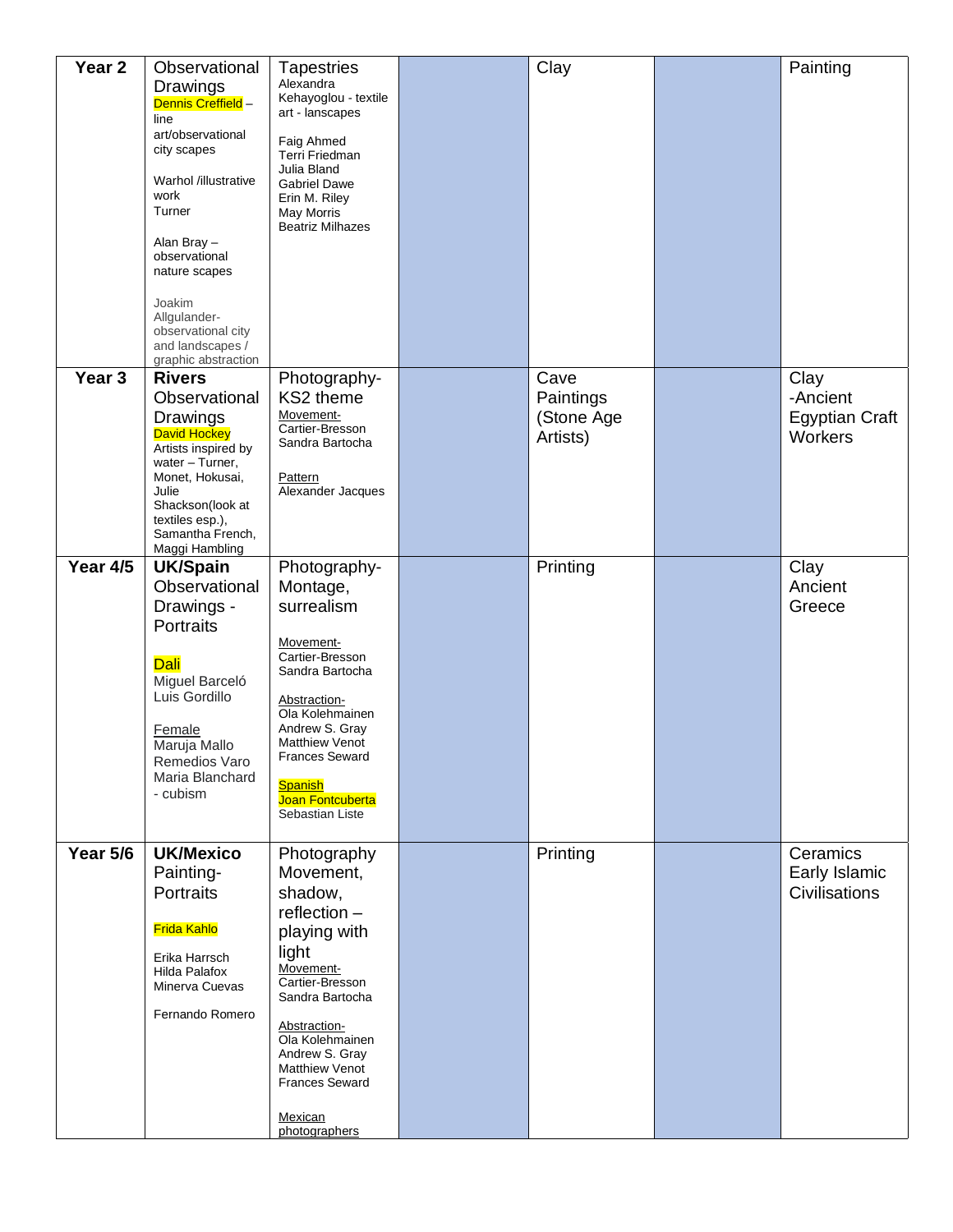| <b>Manuel Alvarez</b><br>Bravo<br>Graciela Iturbide<br>Francisco Mata<br>Rosas |  |  |
|--------------------------------------------------------------------------------|--|--|
| Lola Alvarez Bravo<br>Flor Garduño                                             |  |  |
| Mariana Yampolsky                                                              |  |  |

## **Skills and Knowledge Progression**

| <b>Development Matters 2021- Expressive Arts</b>                                                                                                                                                                                                                                                                                                                                                                                                                                                                                                                                                                                                                                                                                                                                    | <b>Development Matters 2021-Expressive Arts</b>                                                                                                                                                                                                                                       |
|-------------------------------------------------------------------------------------------------------------------------------------------------------------------------------------------------------------------------------------------------------------------------------------------------------------------------------------------------------------------------------------------------------------------------------------------------------------------------------------------------------------------------------------------------------------------------------------------------------------------------------------------------------------------------------------------------------------------------------------------------------------------------------------|---------------------------------------------------------------------------------------------------------------------------------------------------------------------------------------------------------------------------------------------------------------------------------------|
| <b>Nursery</b>                                                                                                                                                                                                                                                                                                                                                                                                                                                                                                                                                                                                                                                                                                                                                                      | <b>Reception</b>                                                                                                                                                                                                                                                                      |
| Explore different materials freely, in order to develop<br>their ideas about how to use them and what to make.<br>Develop their own ideas and then decide which<br>materials to use to express them. Join different<br>materials and explore different textures.<br>Create closed shapes with continuous lines, and<br>begin to use these shapes to represent objects.<br>Draw with increasing complexity and detail, such as<br>representing a face with a circle and including<br>details. Use drawing to represent ideas like<br>movement or loud noises. Show different emotions in<br>their drawings and paintings, like happiness,<br>sadness, fear etc.<br>Explore colour and colour mixing. Show different<br>emotions in their drawings - happiness, sadness,<br>fear etc. | Explore, use and refine a variety of artistic effects to<br>express their ideas and feelings.<br>Return to and build on their previous learning,<br>refining ideas and developing their ability to<br>represent them. Create collaboratively, sharing<br>ideas, resources and skills. |

| Year 1                                                                                                                      | <b>Year 2</b>                                                                                                                | <b>Year 3</b>                                                                                                                          | Year 4                                                                                                                                   | Year 5                                                                                    | Year <sub>6</sub>                                                                                                                                               |  |  |  |
|-----------------------------------------------------------------------------------------------------------------------------|------------------------------------------------------------------------------------------------------------------------------|----------------------------------------------------------------------------------------------------------------------------------------|------------------------------------------------------------------------------------------------------------------------------------------|-------------------------------------------------------------------------------------------|-----------------------------------------------------------------------------------------------------------------------------------------------------------------|--|--|--|
|                                                                                                                             | <b>Artists and Responding to Artwork</b>                                                                                     |                                                                                                                                        |                                                                                                                                          |                                                                                           |                                                                                                                                                                 |  |  |  |
| can describe<br>what I can see<br>and give an<br>opinion about<br>the work of an<br>artist.<br>I can ask<br>questions about | I can suggest<br>how artists<br>have used<br>colour, pattern<br>and shape.<br>can create a<br>piece of art in<br>response to | I can identify<br>the techniques<br>used by<br>different artists.<br>I can compare<br>the work of<br>different artists.<br>I recognise | can experiment<br>with the styles<br>used by other<br>artists.<br>I can explain<br>some of the<br>features of art<br>historical periods. | I can research<br>the work of an<br>artist and use<br>their work to<br>replicate a style. | I can explain<br>why I have<br>chosen specific<br>techniques to<br>create my art.<br>I can explain the<br>style of my work<br>and how it has<br>been influenced |  |  |  |
| a piece of art.                                                                                                             |                                                                                                                              | when art is                                                                                                                            |                                                                                                                                          |                                                                                           |                                                                                                                                                                 |  |  |  |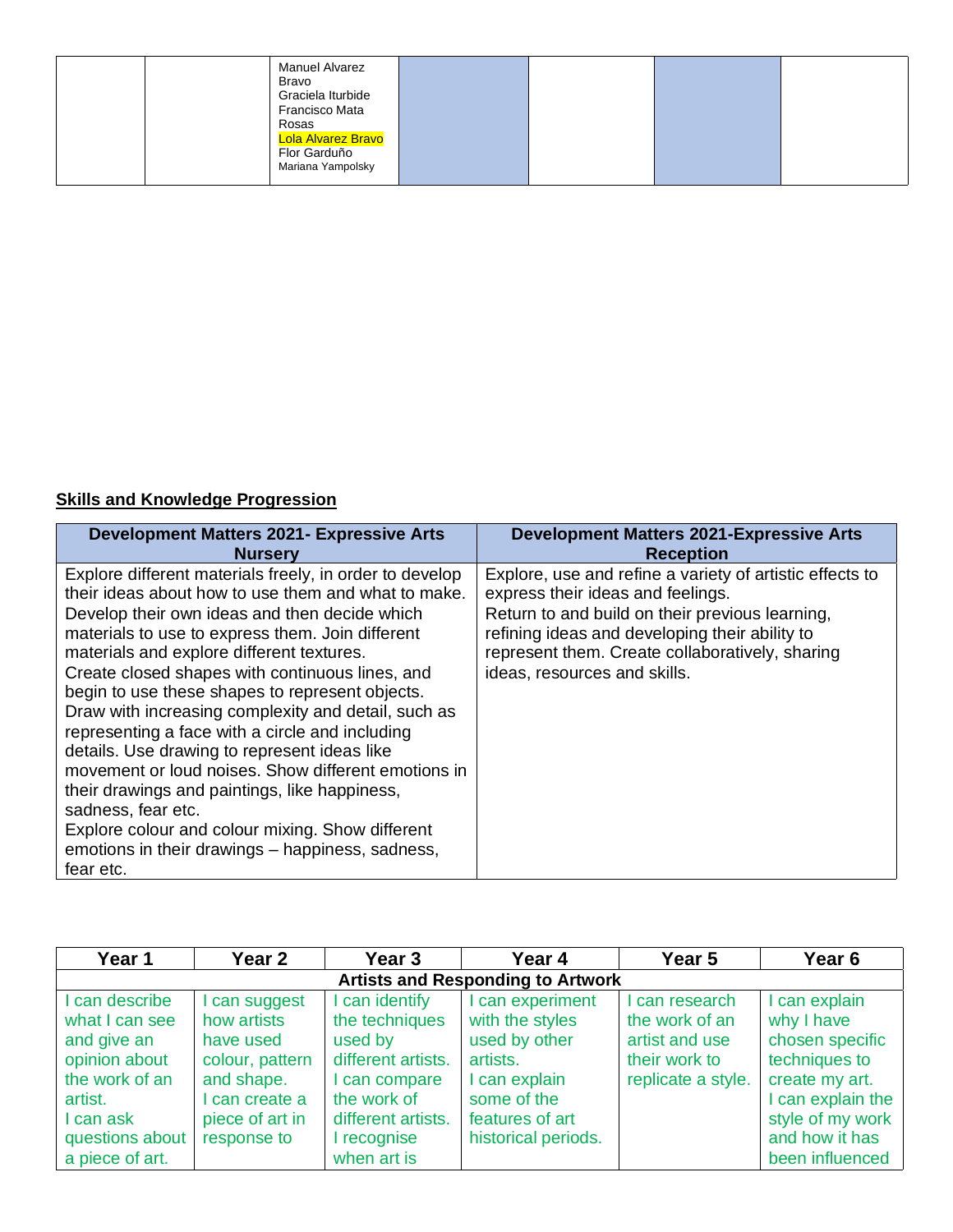|                  | the work of           | from different   |                    |                                    | by a famous        |
|------------------|-----------------------|------------------|--------------------|------------------------------------|--------------------|
|                  | another artist.       | cultures.        |                    |                                    | artist.            |
|                  |                       | I recognise      |                    |                                    |                    |
|                  |                       | when art is      |                    |                                    | <b>Frida Kahlo</b> |
|                  |                       | from different   |                    |                                    |                    |
|                  |                       |                  |                    |                                    |                    |
|                  |                       | historical       |                    |                                    |                    |
|                  |                       | periods.         |                    |                                    |                    |
|                  |                       |                  |                    |                                    |                    |
|                  |                       |                  | <b>Drawing</b>     |                                    |                    |
| Know that you    | Know that             | Know how to      | Know how to        | Know how to                        | Know which         |
| can show how     | different             | that you can     | show facial        | use shading to                     | media to use to    |
| people feel in   | grades of             | show facial      | expressions and    | create mood                        | create             |
| paintings and    | pencil can be         | expressions in   | body language in   | and feeling.                       | maximum            |
| drawings.        | used in               | art.             | sketches and       | Know how to                        | impact.            |
| Know that you    | different ways.       | Know that you    | paintings.         | organise line,                     | Know that you      |
| can use pencils  | Know how to           | can use          | Know how to use    | tone, shade and                    | can use a range    |
| to create lines  | use charcoal,         | different grades | marks and lines to | colour to                          | of pencils,        |
| of different     | pencil and            | of pencil to     | show texture in    | represent                          | charcoal or        |
| thickness in     | pastel to             | shade and to     | art.               | figures and                        | pastels when       |
| drawings.        | create art.           | show different   | Know how to use    | forms in                           | creating a piece   |
| Know about the   | Know how to           | textures and     | line, tone, shade  | movement.                          | of observational   |
| work of an       | use a                 | tones.           | and colour to      | Know how to                        | art.               |
| Artist and be    | viewfinder to         | I can show       | represent figures  | express                            | I can explain      |
| able to give an  | focus on a            | facial           | and forms in       | emotion in art.                    | why I have used    |
| opinion of their | specific part of      | expressions in   | movement and       | I can identify                     | different tools to |
| work.            | an artefact           | my art.          | know how to show   | and draw                           | create art.        |
|                  |                       | I can use        | reflections.       |                                    |                    |
| I can use        | before drawing<br>it. | sketches to      | I can show facial  | objects and use<br>marks and lines | I can use depth    |
| pencils to       |                       |                  |                    |                                    | of field in my     |
| create lines of  | I can choose          | produce a final  | expressions and    | to produce                         | work.              |
| different        | and use three         | piece of art.    | body language in   | texture.                           |                    |
| thickness in     | different             | I can use        | sketches.          | I can                              |                    |
| drawings.        | grades of             | different grades | I can use marks    | successfully                       |                    |
| I can show how   | pencil when           | of pencil to     | and lines to show  | use shading to                     |                    |
| people feel in   | drawing.              | shade and to     | texture in my art. | create mood                        |                    |
| drawings.        | I can use             | show different   | I can use line,    | and feeling.                       |                    |
| can create       | charcoal,             | tones and        | tone, shape and    | I can organise                     |                    |
| moods in art     | pencil and            | textures.        | colour to          | line, tone,                        |                    |
| work.            | pastel to             |                  | represent figure   | shape and                          |                    |
|                  | create art.           |                  | and forms in       | colour to                          |                    |
|                  | I can use a           |                  | movement.          | represent                          |                    |
|                  | viewfinder to         |                  |                    | figures and                        |                    |
|                  | focus on a            |                  |                    | forms in                           |                    |
|                  | specific part of      |                  |                    | movement.                          |                    |
|                  | an artefact           |                  |                    | I use                              |                    |
|                  | before drawing        |                  |                    | proportions                        |                    |
|                  | it.                   |                  |                    | effectively in my                  |                    |
|                  |                       |                  |                    | work.                              |                    |
|                  |                       |                  |                    | I can use                          |                    |
|                  |                       |                  |                    | shading to                         |                    |
|                  |                       |                  |                    | create mood                        |                    |
|                  |                       |                  |                    | and feeling.                       |                    |
|                  |                       |                  |                    | I can express                      |                    |
|                  |                       |                  |                    | emotion in my                      |                    |
|                  |                       |                  |                    | art.                               |                    |
|                  |                       |                  | <b>Painting</b>    |                                    |                    |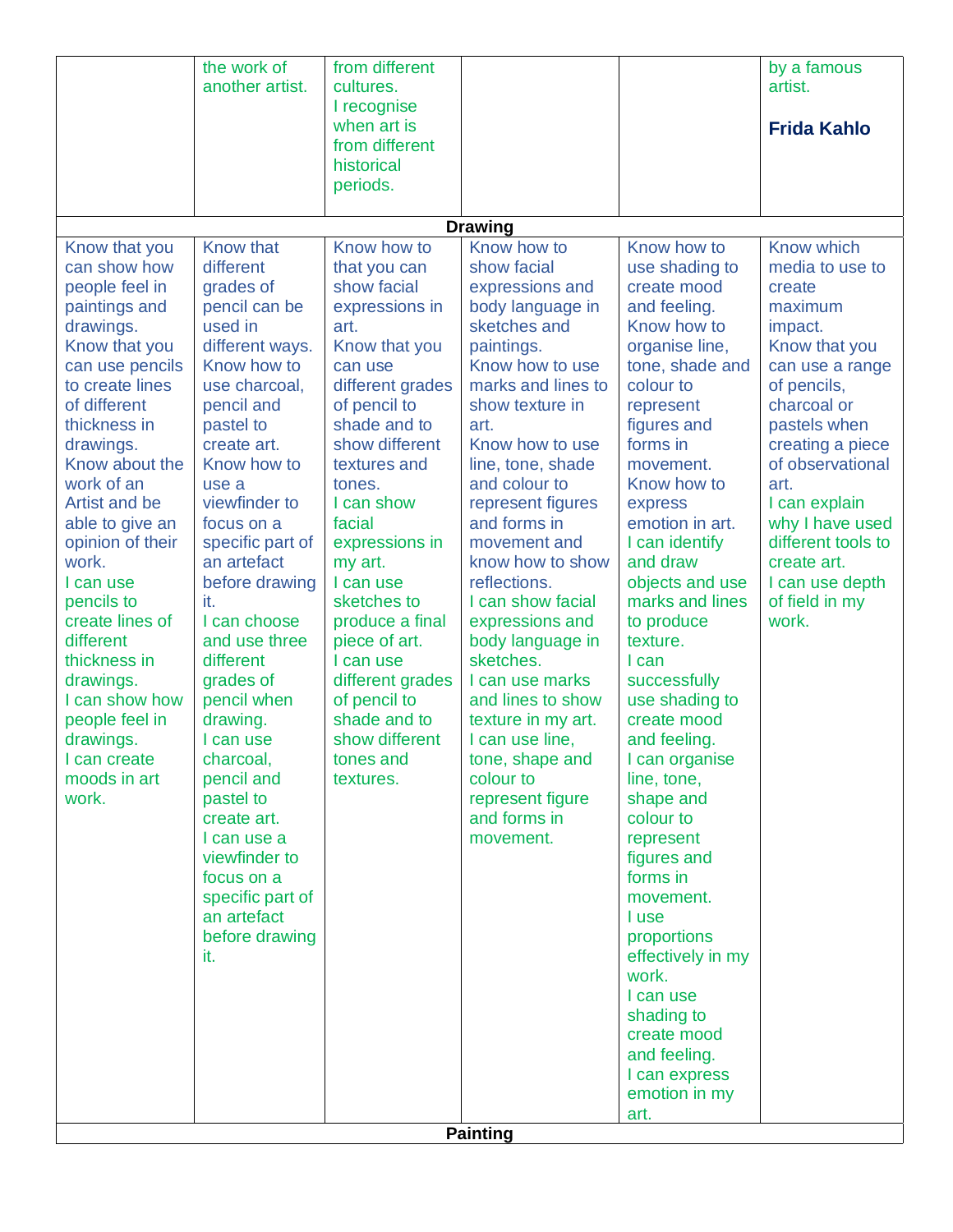| Know that you<br>can create<br>moods in art<br>work.<br>Know the<br>names of the<br>primary and<br>secondary<br>colours.<br>I can show how<br>people feel in<br>paintings.<br>I can create<br>moods in art<br>work.<br>I can name the<br>primary and<br>secondary<br>colours.<br>I can describe<br>what I can see<br>and give an<br>opinion about<br>the work of an<br>artist.<br>I can ask<br>questions about<br>a piece of art. | Know how to<br>mix paint to<br>create all the<br>secondary<br>colours.<br>Know how to<br>create brown<br>with paint.<br>Know how to<br>create tints<br>with paint by<br>adding white.<br>Know how to<br>create tones<br>with paint by<br>adding black.<br>I can mix paint<br>to create all<br>the secondary<br>colours.<br>I can create<br>brown with<br>paint.<br>I can create<br>tints with paint<br>by adding<br>white.<br>I can create<br>tones with<br>paint by | Know that<br>different size<br>brushes can be<br>used to create<br>different<br>effects.<br>Know how to<br>create a<br>background<br>using a wash.<br>I can create a<br>background<br>using a wash.<br>I can use a<br>range of<br>brushes to<br>create different<br>effects in<br>painting. | Know how to<br>show facial<br>expressions and<br>body language in<br>sketches and<br>paintings.<br>Know how to use<br>line, tone, shape<br>and colour to<br>represent figures<br>and forms in<br>movement.<br>Know how to<br>show reflections.<br>I can show facial<br>expressions and<br>body language in<br>paintings.<br>I can show<br>reflections in my<br>art. | Know how to<br>organise line,<br>tone, shape and<br>colour to<br>represent<br>figures and<br>forms in<br>movement.<br>Know how to<br>express<br>emotion in art.<br>I can organise<br>line, tone,<br>shape and<br>colour to<br>represent<br>figures and<br>forms in<br>movement.<br>I use<br>proportions<br>effectively in my<br>work.<br>I can express<br>emotion in my<br>art. | Know how to<br>use depth of<br>field in my work.<br>I can use depth<br>of field in my<br>work.<br>I can explain<br>why I have used<br>different tools to<br>create art.                                        |
|-----------------------------------------------------------------------------------------------------------------------------------------------------------------------------------------------------------------------------------------------------------------------------------------------------------------------------------------------------------------------------------------------------------------------------------|----------------------------------------------------------------------------------------------------------------------------------------------------------------------------------------------------------------------------------------------------------------------------------------------------------------------------------------------------------------------------------------------------------------------------------------------------------------------|---------------------------------------------------------------------------------------------------------------------------------------------------------------------------------------------------------------------------------------------------------------------------------------------|---------------------------------------------------------------------------------------------------------------------------------------------------------------------------------------------------------------------------------------------------------------------------------------------------------------------------------------------------------------------|---------------------------------------------------------------------------------------------------------------------------------------------------------------------------------------------------------------------------------------------------------------------------------------------------------------------------------------------------------------------------------|----------------------------------------------------------------------------------------------------------------------------------------------------------------------------------------------------------------|
|                                                                                                                                                                                                                                                                                                                                                                                                                                   | adding black.                                                                                                                                                                                                                                                                                                                                                                                                                                                        |                                                                                                                                                                                                                                                                                             | <b>Printing</b>                                                                                                                                                                                                                                                                                                                                                     |                                                                                                                                                                                                                                                                                                                                                                                 |                                                                                                                                                                                                                |
| Know how to<br>create a<br>repeating<br>pattern in print.<br>I can create a<br>repeating<br>pattern in print.                                                                                                                                                                                                                                                                                                                     | Know how to<br>create a<br>printed piece<br>of art by<br>pressing,<br>rolling, rubbing<br>and stamping.<br>I can create a<br>printed piece<br>of art by<br>pressing,<br>rolling, rubbing<br>and stamping.                                                                                                                                                                                                                                                            |                                                                                                                                                                                                                                                                                             | Know how to print<br>onto different<br>materials using at<br>least four colours.<br>I can print onto<br>different materials<br>using at least four<br>colours.<br>I can print onto<br>different materials.                                                                                                                                                          | Know how to<br>create an<br>accurate print<br>design following<br>given criteria.<br>I can create an<br>accurate print<br>design following<br>criteria.<br>I can use mono,<br>block and relief<br>printing.<br>I can reflect on<br>my work and<br>implement<br>changes.                                                                                                         | Know how to<br>overprint to<br>create different<br>patterns.<br>I can over print<br>to create<br>different<br>patterns.<br>I can use<br>feedback to<br>make<br>amendments<br>and<br>improvements<br>to my art. |
|                                                                                                                                                                                                                                                                                                                                                                                                                                   |                                                                                                                                                                                                                                                                                                                                                                                                                                                                      |                                                                                                                                                                                                                                                                                             | Clay                                                                                                                                                                                                                                                                                                                                                                |                                                                                                                                                                                                                                                                                                                                                                                 |                                                                                                                                                                                                                |
| Know how to<br>cut, roll and coil<br>materials.<br>I can cut, roll<br>and coil<br>materials.                                                                                                                                                                                                                                                                                                                                      | Know how to<br>make a clay<br>pot.<br>Know how to<br>join two clay<br>finger pots<br>together,                                                                                                                                                                                                                                                                                                                                                                       | Know how to<br>roll, cut and<br>pinch clay.<br>Know how to<br>make different<br>textural marks<br>in clay.                                                                                                                                                                                  | Know how to<br>sculpt clay and<br>other modulable<br>materials.<br>I can sculpt clay<br>and other                                                                                                                                                                                                                                                                   | Know how to<br>make slab and<br>coil pots.<br>Know how to<br>use a range of<br>tools to create<br>different effects,                                                                                                                                                                                                                                                            | Know a full<br>range of tools to<br>create an piece<br>of art in clay.<br>I can explain<br>why I have used                                                                                                     |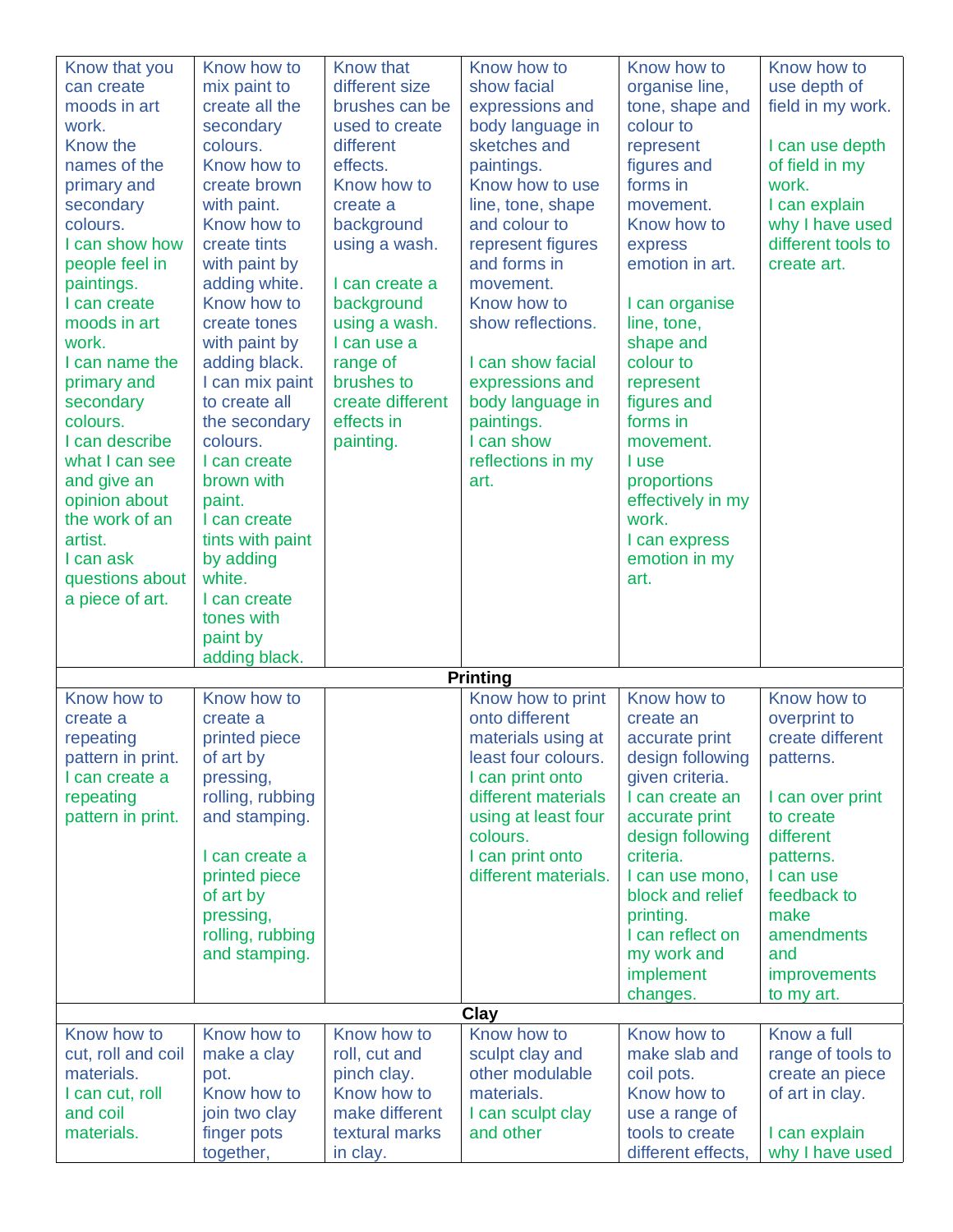|                                                                                                                                                                                                                                                                                                                     | I can make a<br>clay pot.<br>I can join two<br>clay finger<br>pots together.                                                                                                                                                                                                                                                                  | I can roll, cut<br>and pinch clay.<br>I can<br>experiment<br>with textural                                                                                                                                                                                                                                                                           | modulable<br>materials.                                                                                                                                                                                                                                                                                                                                                       | I can make slab<br>and coil pots.<br>I can use tools<br>to carve, add<br>shape, texture<br>and pattern.                                                                                                                                                                                                                               | different tools to<br>create art.                                                                                                                                                                                                                                                                                               |
|---------------------------------------------------------------------------------------------------------------------------------------------------------------------------------------------------------------------------------------------------------------------------------------------------------------------|-----------------------------------------------------------------------------------------------------------------------------------------------------------------------------------------------------------------------------------------------------------------------------------------------------------------------------------------------|------------------------------------------------------------------------------------------------------------------------------------------------------------------------------------------------------------------------------------------------------------------------------------------------------------------------------------------------------|-------------------------------------------------------------------------------------------------------------------------------------------------------------------------------------------------------------------------------------------------------------------------------------------------------------------------------------------------------------------------------|---------------------------------------------------------------------------------------------------------------------------------------------------------------------------------------------------------------------------------------------------------------------------------------------------------------------------------------|---------------------------------------------------------------------------------------------------------------------------------------------------------------------------------------------------------------------------------------------------------------------------------------------------------------------------------|
|                                                                                                                                                                                                                                                                                                                     |                                                                                                                                                                                                                                                                                                                                               | mark-making.                                                                                                                                                                                                                                                                                                                                         |                                                                                                                                                                                                                                                                                                                                                                               |                                                                                                                                                                                                                                                                                                                                       |                                                                                                                                                                                                                                                                                                                                 |
|                                                                                                                                                                                                                                                                                                                     |                                                                                                                                                                                                                                                                                                                                               |                                                                                                                                                                                                                                                                                                                                                      | <b>Digital Art</b>                                                                                                                                                                                                                                                                                                                                                            |                                                                                                                                                                                                                                                                                                                                       |                                                                                                                                                                                                                                                                                                                                 |
| Know how to<br>use IT to create<br>a picture.<br>I can use IT to<br>create a<br>picture.                                                                                                                                                                                                                            | Know how to<br>use different<br>effects within<br>an IT paint<br>package,<br>I can use<br>different<br>effects within<br>an IT pain<br>package.                                                                                                                                                                                               | Know how to<br>use digital<br>images and<br>combine with<br>other media.<br>Know how to<br>use IT to create<br>art which<br>includes their<br>own and that of<br>others.<br>I can use digital<br>images and<br>combine with<br>other media in<br>my art.<br>I can use IT to<br>create art<br>which includes<br>my own work<br>and that of<br>others. | Know how to<br>integrate digital<br>images into<br>artwork.<br>I can integrate my<br>digital images into<br>my art.                                                                                                                                                                                                                                                           | Know how to<br>use images<br>created,<br>scanned and<br>found.<br>Know how to<br>alter images.<br>I can use<br>images which I<br>have created,<br>scanned and<br>found; altering<br>them where<br>necessary to<br>create art.                                                                                                         | Know how to<br>use a range of<br>e-resources to<br>create art.<br>I can use a<br>range of e-<br>resources to<br>create art.                                                                                                                                                                                                     |
| Know how to                                                                                                                                                                                                                                                                                                         | Know how to                                                                                                                                                                                                                                                                                                                                   | Know how to                                                                                                                                                                                                                                                                                                                                          | Photography<br>Know how to                                                                                                                                                                                                                                                                                                                                                    | Know how to                                                                                                                                                                                                                                                                                                                           | Know how to                                                                                                                                                                                                                                                                                                                     |
| use a camera<br>to capture<br>images with<br>clear intention.<br>I can hold and<br>use a camera<br>to select and<br>capture with<br>clear intention.<br>I can choose<br>photos for a<br>theme, creative<br>purpose or to<br>provide ideas<br>for my own<br>work.<br>I can talk about<br>the photos I<br>have taken. | select and<br>compose<br>photographs.<br>Know about<br>one famous<br>photographer.<br>I can select<br>photographs<br>(including<br>those taken by<br>themselves)<br>for a theme,<br>creative<br>purpose or to<br>provide ideas<br>for my own<br>work.<br>I can explain<br>why I have<br>chosen these<br>images<br>I can use<br>control focus, | plan using a<br>camera to take<br>specific photos.<br>Know how to<br>use zoom<br>function to best<br>frame an<br>image.<br>I can plan the<br>use of a<br>camera to take<br>a specific photo<br>or set of photos<br>I can use zoom<br>to best frame<br>an image and<br>photograph<br>from dynamic<br>viewpoints.                                      | modify an image<br>on a computer.<br>Know how to<br>change camera<br>settings as<br>needed.<br>Know that photos<br>can capture a<br>range of emotions<br>and moods.<br>I can modify an<br>image on a<br>computer to<br>achieve the best<br>quality print.<br>I can change the<br>camera settings<br>such as flash, to<br>best capture an<br>image in low light<br>conditions. | plan and take<br>photos for a<br>creative<br>purpose that<br>has been set.<br>I can plan, take<br>and digitally<br>process<br>photographs for<br>a creative<br>purpose,<br>working as part<br>of a group.<br>I can take and<br>assemble a<br>sequence of<br>photos to make<br>a flick book and<br>give<br>impressions of<br>movement. | plan and take<br>photos for a<br>creative<br>purpose.<br>Know how to<br>use techniques<br>used by a<br>famous<br>photographer.<br><b>Natumi</b><br><b>Hayashi</b><br>(Japanese -<br>perspective<br>photography)<br>I can plan, take<br>and digitally<br>process<br>photographs for<br>a creative<br>purpose,<br>working as part |